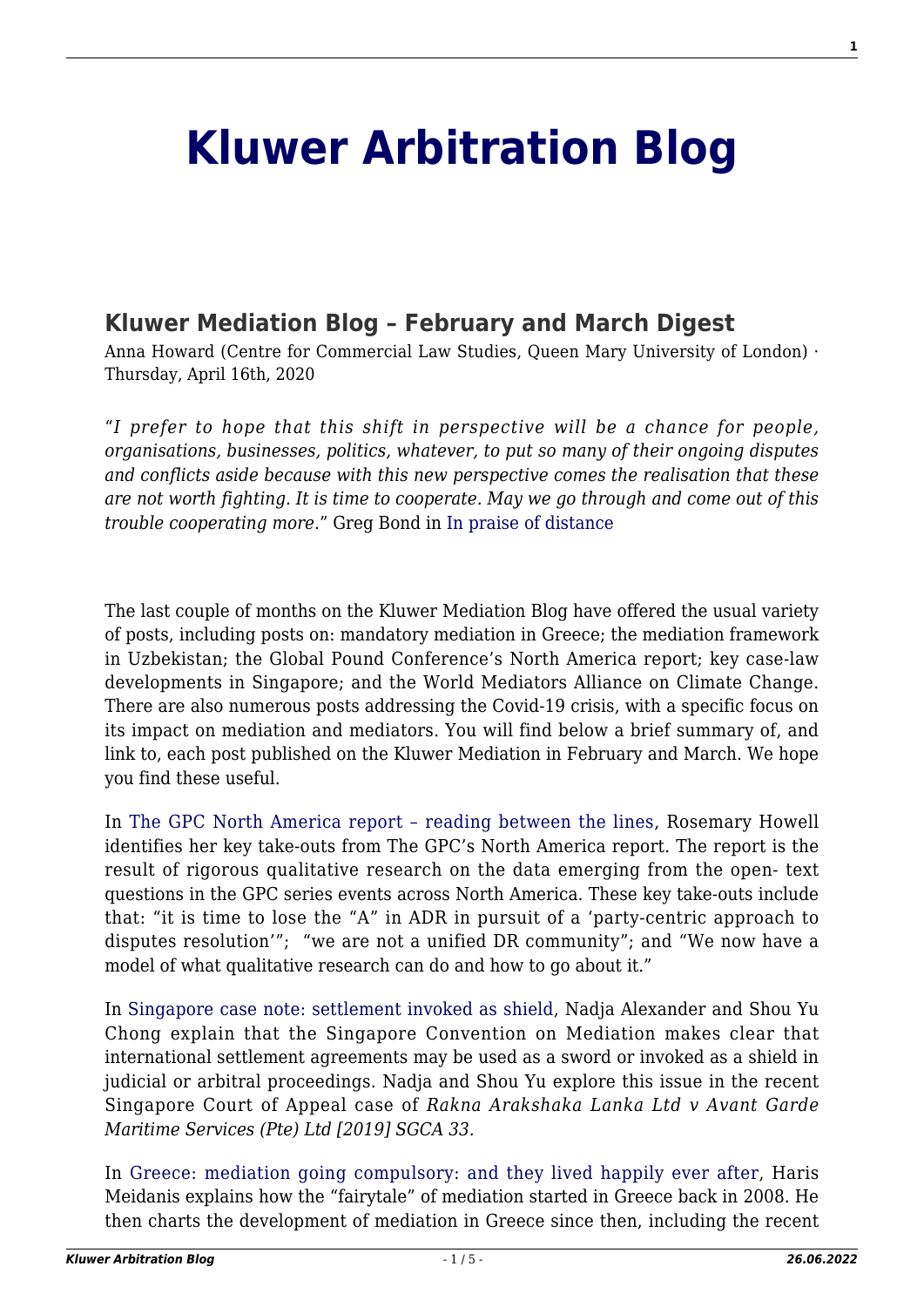law (4640/2019) which establishes a "very broad compulsoriness of mediation." Haris notes that while resistance to change persists, all the ingredients for success exist. He concludes that it seems that Greece has passed the tipping point for mediation.

In [Why mediators need to stop apologising about justice,](http://mediationblog.kluwerarbitration.com/2020/02/13/why-mediators-need-to-stop-apologising-about-justice/) Charlie Irvine explains that mediators have long been on the back foot about justice. Charlie notes that lists of mediation's benefits rarely include justice, and focus instead on cost, speed, comprehensibility and humane-ness. In this post, Charlie takes a contrary position and sets out why mediators need to stop apologising about justice.

In [Mediation in Uzbekistan,](http://mediationblog.kluwerarbitration.com/2020/02/10/mediation-in-uzbekistan/) Sherzodbek Masadikov provides an overview of the legal framework for mediation in Uzbekistan. Sherzodbek offers a brief historical background to mediation in Uzbekistan, followed by an analysis of the key provisions

of the Law on Mediation which entered into force on  $1<sup>st</sup>$  January 2019. Sherzodbek also considers further laws to facilitate the use of mediation in Uzbekistan.

In [The future is now!,](http://mediationblog.kluwerarbitration.com/2020/02/08/the-future-is-now/) Charlie Woods notes that the start of a new decade provides a great opportunity to reflect and plan. Charlie explains that the UN members agreed a broad agenda for what needs to be achieved by 2030 – as set out in the 17 Sustainable Development Goals and their associated targets. Charlie notes that the UN's sustainable development report for 2019 "The Future is Now" emphasises the importance of thinking of the goals and targets as a package and of focusing on the potential trade-offs and synergies between them. Charlie argues that mediation and mediators have a vital role to play in facilitating dialogue to help achieve the necessary developments.

In [Again, with decision trees,](http://mediationblog.kluwerarbitration.com/2020/02/06/again-with-decision-trees/) Rick Weiler returns to the topic of decision trees and shares with readers a website, [SilverDecisions](http://silverdecisions.pl/SilverDecisions.html?lang=en), that greatly simplifies constructing a decision tree for mediated cases. Rick then explains how he uses the site in his mediations by referring to a recent mediation. Rick emphasises that the use of the decision tree exercise will help those involved in the mediation make better decisions.

In [Singapore Convention Series: Bill to ratify before Singapore Parliament](http://mediationblog.kluwerarbitration.com/2020/02/04/singapore-convention-series-bill-to-ratify-before-singapore-parliament/), Nadja Alexander and Shou Yu Chong explain that the Singapore Convention will come into force six months after three States have ratified it into their domestic law. Nadja and Shou Yu outline the main provisions of the Singapore Convention on Mediation Bill, which was recently passed into law, and provide a comparative table of provisions between the Bill and the Convention.

In [Be water, my friend,](http://mediationblog.kluwerarbitration.com/2020/02/02/be-water-my-friend/) Ting-Kwok IU explains his analogy of how the practice of mediation skills is like water. For example, Ting-Kwok explains that "A mediator when faced with highly stressful litigants who are eager to win over the others, has to be like water going along with the mind-set of each of the parties but at the same time retaining the quality of being able to help them see the other dimensions of the same matter in an unnoticeable manner."

In [The World Mediators Alliance on climate change?](http://mediationblog.kluwerarbitration.com/2020/02/28/the-world-mediators-alliance-on-climate-change/) John Sturrock calls for a World Mediators Alliance on Climate Change (WoMACC). John explains that WoMacc would "advocate for responses to climate change that protect and promote environmentally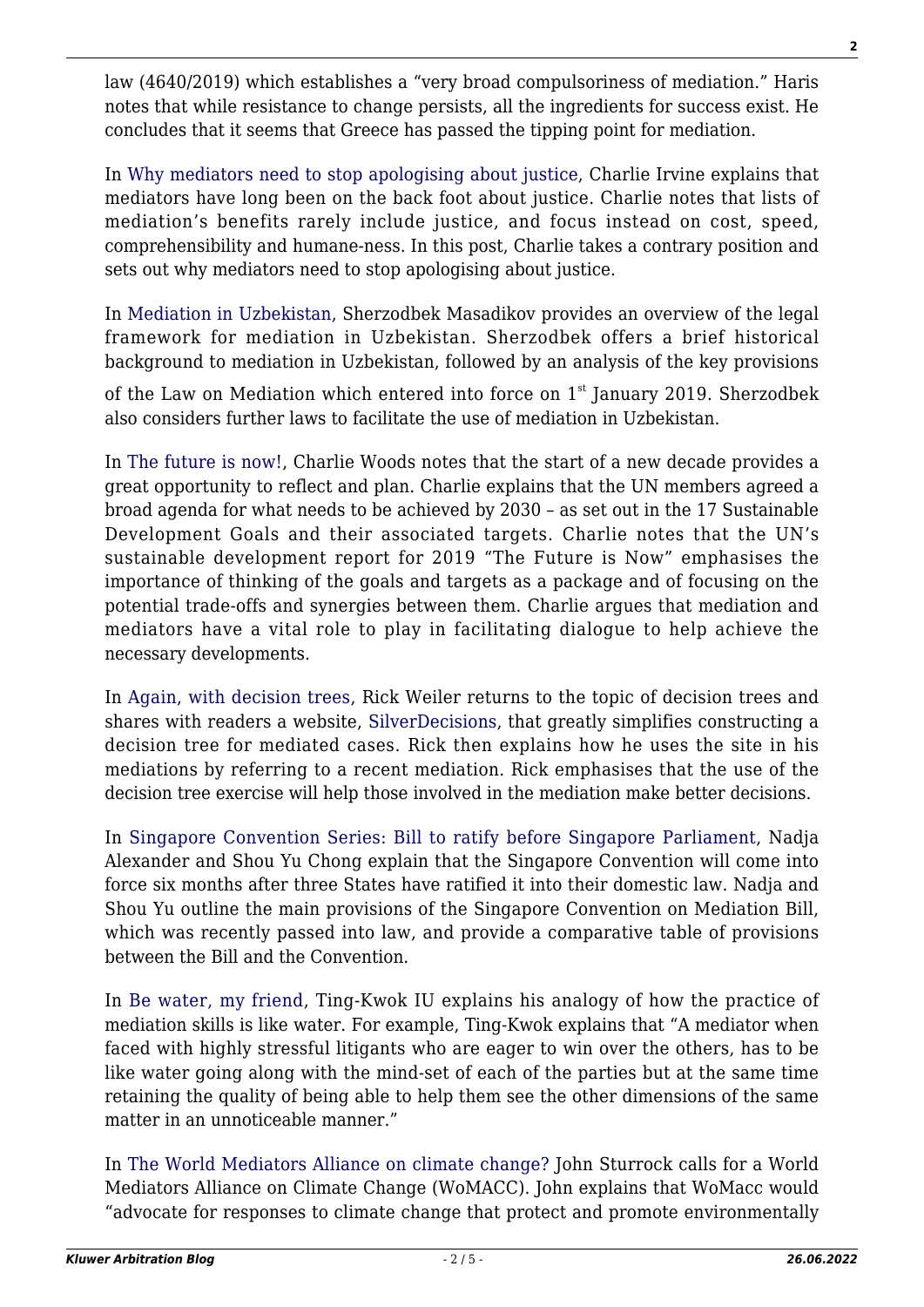friendly dispute management and resolution" and that it "would coordinate action, provide leadership and help amplify the voices of mediators across the globe."

In [Mediating landscape and memory](http://mediationblog.kluwerarbitration.com/2020/02/26/mediating-landscape-and-memory/), Ian Macduff returns to a theme of local politics and history – the colonial history in New Zealand/Aotearoa and the confiscation of land

in the  $19<sup>th</sup>$  century to use it as a vehicle for thinking about a contemporary role for mediation in resolving the current consequences of historical events.

In [Arbitration, neutral adjudication, conciliation: what's in a word? Designing and](http://mediationblog.kluwerarbitration.com/2020/02/24/arbitration-neutral-adjudication-conciliation-mediation-whats-in-a-word-designing-and-naming-adr-processes-the-example-of-an-industrial-relations-dispute-in-germany/) [naming ADR processes – The example of an industrial relationships dispute in](http://mediationblog.kluwerarbitration.com/2020/02/24/arbitration-neutral-adjudication-conciliation-mediation-whats-in-a-word-designing-and-naming-adr-processes-the-example-of-an-industrial-relations-dispute-in-germany/) [Germany,](http://mediationblog.kluwerarbitration.com/2020/02/24/arbitration-neutral-adjudication-conciliation-mediation-whats-in-a-word-designing-and-naming-adr-processes-the-example-of-an-industrial-relations-dispute-in-germany/) Greg Bond draws on a large on-going dispute in Germany as a lesson in how to design a dispute resolution process. Greg explains that what we can learn from this example is that ADR has a variety of processes to offer and that they can be cleverly combined in one dispute.

In [Coping with Covid fear,](http://mediationblog.kluwerarbitration.com/2020/03/31/coping-with-covid-fear/) Martin Svatos explores the emotion of fear and, in particular, how mediators might tackle fear in the current Covid-19 climate. Drawing on techniques which mediators use to assist parties to overcome fear, Martin shares tips on how mediators might overcome the fears arising from current times, including: accepting fear, staying informed yet relaxed, engaging and continuing to work.

In [The interruption game – Why are we still playing?](http://mediationblog.kluwerarbitration.com/2020/03/22/the-interruption-game-why-are-we-still-playing/) Rosemary Howell explores research in the US and Australia on interruptions, including interruptions of female judges. Rosemary shares the key findings of such research and the reasons why female judges are interrupted at disproportionate rates by male colleagues and male advocates. Rosemary then draws on Stone, Patton and Heen's *Difficult Conversations* to suggest how, as a community of dispute resolvers, we might better deal with interruptions.

In [Introducing a new definition of mediation](http://mediationblog.kluwerarbitration.com/2020/03/20/introducing-a-new-definition-of-mediation/), Greg Rooney suggests a new definition of mediation and identifies the variety of approaches to mediation that fit within his proposed definition. Greg then applies the scientific principles of emergence and complexity to mediation and notes that "[t]he potential for the emergence of the new and the unexpected is the true power and promise of mediation."

In [Reflections in the age of coronavirus \(Covid-19\)](http://mediationblog.kluwerarbitration.com/2020/03/14/reflections-in-the-age-of-coronavirus-covid-19/), Constantin-Adi Gavrila shares his reflections on the current Covid-19 crisis. These include that these times give us: the opportunity for self-reflection, including on the values and lessons arising from the Covid-19 pandemic; cause to pause and consider whether we are ready for what will happen next; and an awareness that the natural strategic approach is collaboration.

In [A neuro-linguist's toolbox – self-care and improvement: working with state \(Part 1\)](http://mediationblog.kluwerarbitration.com/2020/03/12/a-neuro-linguists-toolbox-self-care-and-improvement-working-with-state-part-1/), in the continuing series of the Neuro-Linguist's Toolbox, Joel Lee explores the concept of anchoring in neuro-linguistic programming. Joel explains that such anchoring is a stimulus-response conditioning and that it allows you to access states you need when you want them. Joel then describes how such an anchor can be created.

In [The new Brazilian data protection law and ODR](http://mediationblog.kluwerarbitration.com/2020/03/09/the-new-brazilian-general-data-protection-law-and-odr/), in the first of a four-part series, Andrea Maia and Gustavo Caneiro consider the new Brazilian General Data Protection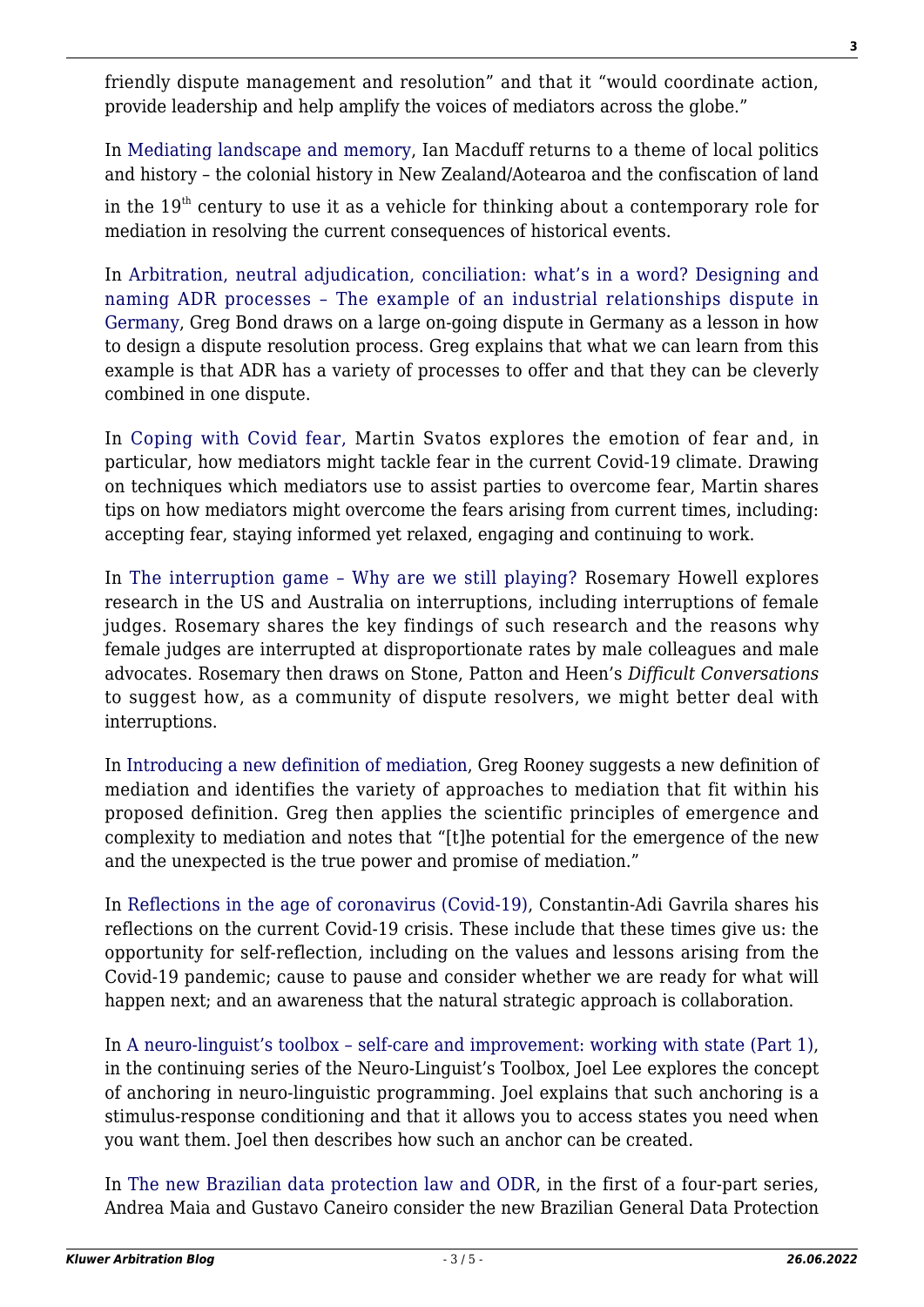Law which will come into force in August 2020 and, in particular, its relevance for ODR. Andrea and Gustavo identify a number of questions regarding the potential impact of this law on ODR and mediation, which will be answered in the later posts in the series.

In [Singapore Convention Series – Book review: The Singapore convention on](http://mediationblog.kluwerarbitration.com/2020/03/03/singapore-convention-series-book-review-the-singapore-convention-on-mediation-a-commentary-by-nadja-alexander-shouyu-chong/) [mediation – a commentary by Nadja Alexander and Shouyu Chong,](http://mediationblog.kluwerarbitration.com/2020/03/03/singapore-convention-series-book-review-the-singapore-convention-on-mediation-a-commentary-by-nadja-alexander-shouyu-chong/) Michael Leathes provides a review of the aforementioned book by Nadja Alexander and Shou Yu Chong. Michael explains how the book "covers all the principles and details we need to negotiate and draft international settlement agreements." He describes the book as "essential knowledge for every party, practitioner and dispute resolver."

In [In praise of distance](http://mediationblog.kluwerarbitration.com/2020/03/24/in-praise-of-distance/) Greg Bond invites us to embrace the perspective shift that distance brings, a distance which has arisen in these Covid-19 times. Greg shares his hope that "this shift in perspective will be a chance for people, organisations, businesses, politics, whatever, to put so many of their ongoing disputes and conflicts aside because with this new perspective comes the realisation that these are not worth fighting. It is time to cooperate."

In [Co-operation and the common good](http://mediationblog.kluwerarbitration.com/2020/03/26/co-operation-and-the-common-good/), against the backdrop of the Covid-19 climate Ian Macduff explores how people can be persuaded to do the right thing and act out of public rather than selfish interests. Drawing on works by Martin Nowak, Roger Highfield and Nicholas Christakis, Ian concludes that "the stronger evidence is that we are…on a long path to a humane society."

In [Love over fear – holding on to hope,](http://mediationblog.kluwerarbitration.com/2020/03/28/love-over-fear-and-holding-on-to-hope/) John Sturrock identifies the qualities needed to get through the current difficult times. John emphasises the importance of the qualities of humility and honesty, noting that leaders who manifest these qualities are emerging. Further, John calls for a continuation of asking questions and of listening to others and urges us to hold onto hope and in particular "[t]he hope of a future where we recognise that we … are interdependent, vulnerable and much in need of cooperation in order to survive."

*To make sure you do not miss out on regular updates from the Kluwer Arbitration Blog, please subscribe [here](http://arbitrationblog.kluwerarbitration.com/newsletter/). To submit a proposal for a blog post, please consult our [Editorial Guidelines.](http://arbitrationblog.kluwerarbitration.com/editorial-guidelines/)*

## **Profile Navigator and Relationship Indicator**

Offers 6,200+ data-driven arbitrator, expert witness and counsel profiles and the ability to explore relationships of 13,500+ arbitration practitioners and experts for potential conflicts of interest.

[Learn how](https://www.wolterskluwer.com/en/solutions/kluwerarbitration/practiceplus?utm_source=arbitrationblog&utm_medium=articleCTA&utm_campaign=article-banner) **[Kluwer Arbitration Practice Plus](https://www.wolterskluwer.com/en/solutions/kluwerarbitration/practiceplus?utm_source=arbitrationblog&utm_medium=articleCTA&utm_campaign=article-banner)** [can support you.](https://www.wolterskluwer.com/en/solutions/kluwerarbitration/practiceplus?utm_source=arbitrationblog&utm_medium=articleCTA&utm_campaign=article-banner)